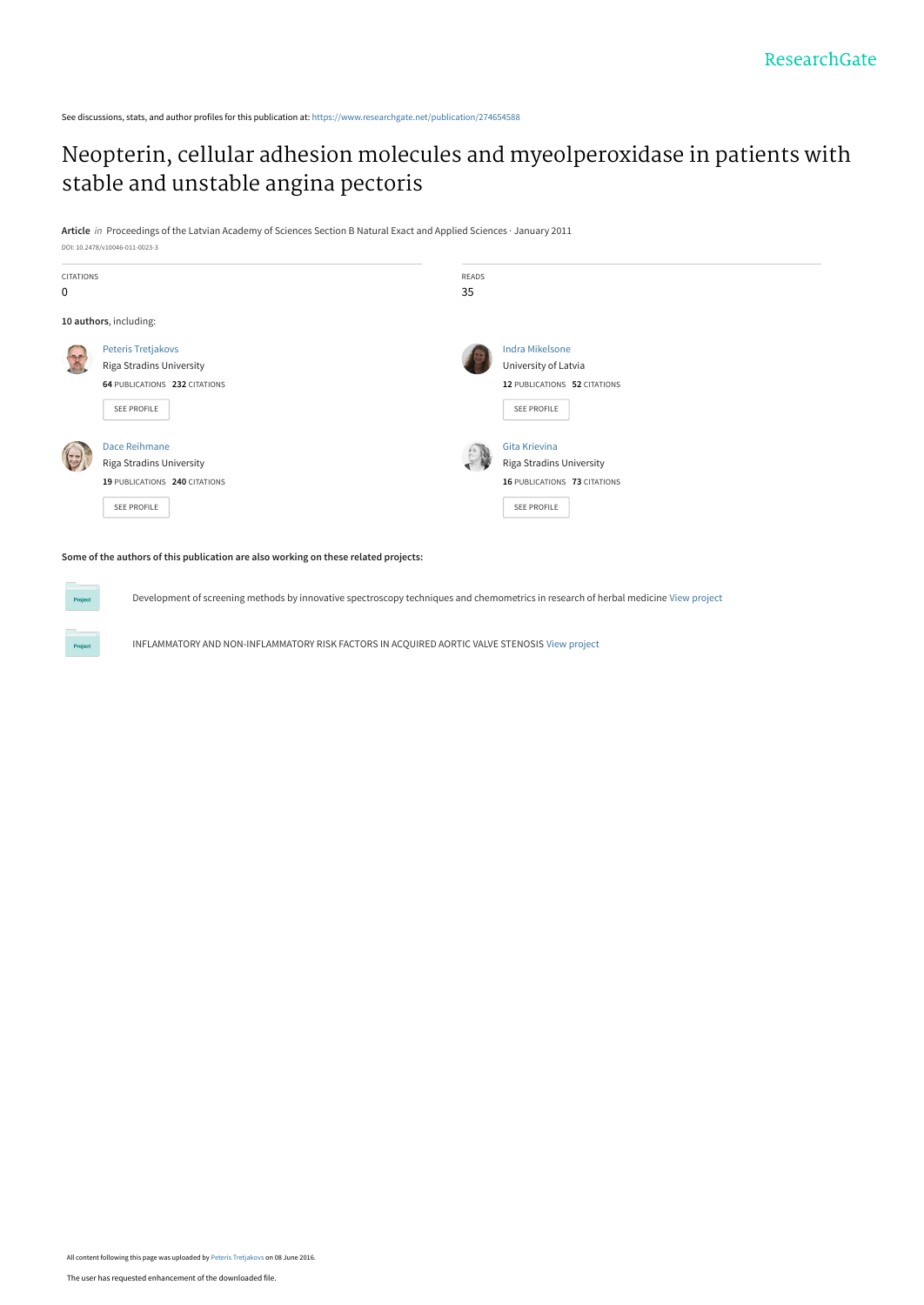# NEOPTERIN, CELLULAR ADHESION MOLECULES AND MYELOPEROXIDASE IN PATIENTS WITH STABLE AND UNSTABLE ANGINA PECTORIS

Pēteris Tretjakovs\*, \*\*, \*\*\*\*, Antra Jurka\*\*, \*\*\*\*, Inga Bormane\*\*, Indra Miķelsone\*\*, Dace Reihmane\*\*, Gita Krieviṇa\*\*, Iveta Marksa\*\*\*\*, Karlīna Elksne\*, Jurijs Verbovenko\*, \*\*\*, and Guntis Bahs\*, \*\*\*

\* Chair of Human Physiology and Biochemistry, Rīga Stradiņš University, Dzirciema iela 16, Rīga, LV-1007, LATVIA; E-mail: tretjako@latnet.lv

\*\* Institute of Experimental and Clinical Medicine, University of Latvia, O. Vâcieða iela 4, Rîga, LV-1004, LATVIA

\*\*\* Rîga Eastern Clinical University Hospital, Hipokrâta iela 2, Rîga, LV-1038, LATVIA

\*\*\*\* Pauls Stradiņš Clinical University Hospital, Pilsoņu iela 13, Rīga, LV-1002, LATVIA

Communicated by Valdis Pîrâgs

*Recent data indicate that the serum level of neopterin, a marker of inflammation and immune modulator secreted by monocytes/macrophages, is elevated in patients with acute coronary syndrome (ACS) and seems to be a prognostic marker for major cardiovascular events. Soluble cellular adhesion molecules (sCAMs) and myeloperoxidase (MPO) levels are also related to ACS. The aim of the present study was to evaluate differences in serum levels of neopterin, sCAMs and MPO between coronary artery disease and metabolic syndrome (CAD-MetS) patients with stable and unstable angina pectoris (SAP, UAP), and to clarify the relationships between neopterin and other biomarkers. The study included 60 patients with CAD-MetS who were classified into two groups, 30 patients with SAP and 30 patients with UAP. Twenty healthy subjects were selected as controls (C). Serum soluble vascular cell adhesion molecule-1 (sVCAM-1), intercellular cell adhesion molecule-1 (sICAM-1), sE-selectin and MPO levels were measured by Luminex xMAP technology, and serum neopterin concentrations were measured by radioimmunoassay. Results: Serum levels of neopterin, MPO, sVCAM-1, sICAM-1, and sE-selectin were significantly higher in patients with UAP in comparison with the group of healthy controls (P < 0.05). Patients with SAP also had higher levels of these biomarkers than those in healthy controls (P < 0.05), except for sE-selectin. The biomarker level did not differ between the two patient groups, except for MPO, which was significantly higher in the USP group (P < 0.05). Neopterin was significantly correlated only with sVCAM-1 (P < 0.05). In conclusion, CAD-Met patients with SAP had more apparent raised levels of serum sICAM-1 and sVCAM-1, simultaneously with higher MPO and neopterin concentrations, in comparison to those in healthy subjects. However, UAP is also associated with more substantial changes in MPO and significantly increased sE-selectin levels. Neopterin concentration was had a close correlation only with sVCAM-1.*

**Key words:** *neopterin, cellular adhesion molecules, myeloperoxidase, angina pectoris, metabolic syndrome, coronary artery disease.*

## INTRODUCTION

Both endothelial cell activation and macrophage activation play significant roles in atherogenesis and atheromatous plaque vulnerability and may determine rapid coronary artery disease (CAD) progression (Zouridakis *et al*., 2004). Markers of systemic inflammation and macrophage activation, i.e., serum neopterin and C-reactive protein (CRP) levels, have been found to be associated with the presence of complex stenoses and the development of serious cardiovascular events (Avanzas *et al*., 2004a). There are data showing that serum levels of neopterin are elevated in patients with acute coronary syndromes (ACS), compared with those in stable angina pectoris (SAP) and healthy control subjects. In unstable angina pectoris (UAP), serum neopterin levels are associated with the presence of vulnerable coronary stenosis, multiple complex coronary lesions, and patient outcome. Serum neopterin is an independent predictor of major adverse coronary events in patients with chronic SAP and as a marker of macrophage activation it may be useful for risk stratification in patients with chronic SAP (Avanzas *et al*., 2005).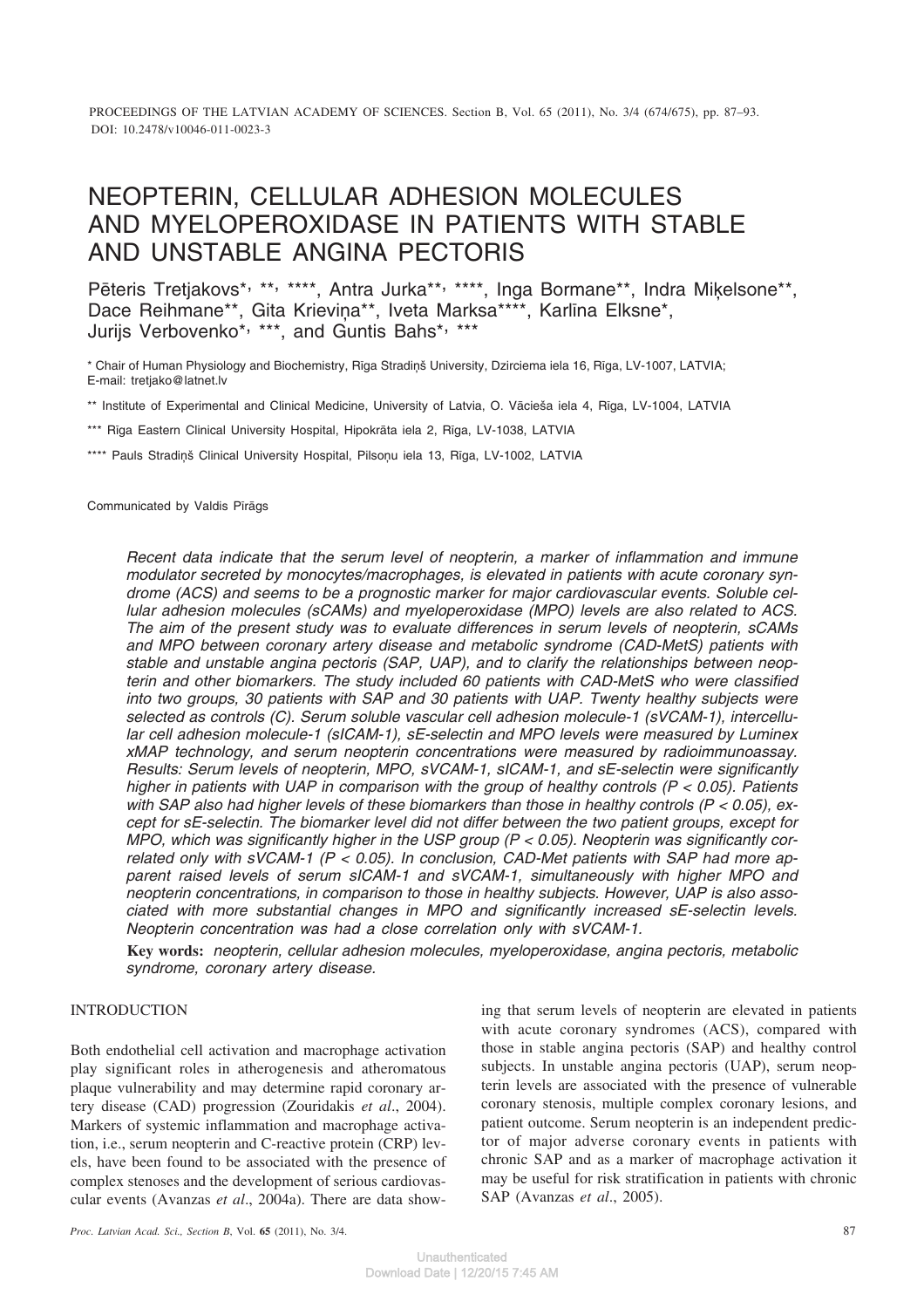Although studies have reported an association between neopterin and the extent of atherosclerosis, serum neopterin levels are not correlated with severity or extent of CAD (Schumacher *et al*., 1997; Avanzas *et al*., 2005), which suggests that neopterin may be a marker of inflammatory coronary disease activity, rather than a measure of the anatomical extent of the coronary atheromatous process (Avanzas *et al*., 2005). Neopterin stimulates nuclear factor-kB translocation to the nucleus (Wirleitner *et al*., 1997), promoting the expression of proinflammatory genes, adhesion molecules, tissue factor, and other substances implicated in the inflammatory processes that take place within the arterial wall in atherogenesis and atheromatous plaque disruption. Avanzas *et al.* have shown that serum neopterin concentrations are associated with the development of adverse cardiovascular events in patients with SAP. This association is independent of the severity of CAD. Neopterin may thus be a useful marker of risk of future coronary events in these patients (Avanzas *et al*., 2005).

Soluble cellular adhesion molecules (sCAMs) have also been suggested to represent an important factor in atheromatous plaque disruption and the occurrence of ACS (Ridker *et al*., 1998). The expression of soluble vascular cell adhesion molecule-1 (sVCAM-1) and intercellular cell adhesion molecule-1 (sICAM-1) is increased in response to inflammatory cytokines or oxidised low-density lipoprotein (LDL). Because these molecules are also expressed on a variety of cell types, including smooth muscle cells or monocytes, they are not endothelial cell specific (Constans *et al*., 2006). sICAM-1 and sVCAM-1 have been detected in atherosclerotic plaques. Both sICAM-1 and sVCAM-1 levels are higher in variant angina pectoris patients than in healthy controls (Miwa *et al*., 1997). Metabolic syndrome (MetS), which is frequently present in CAD patients, is considered a state of chronic inflammation closely associated with endothelial dysfunction causing an increased incidence of ischemic cardiovascular events and high mortality. Low-grade inflammation is manifested in patients with increased plasma levels of sVCAM-1, sICAM-1 and endothelial-leukocyte adhesion molecule-1 (sE-selectin) (Gonzalez and Selwyn, 2003), which are correlated with inflammatory markers e.g., CRP, tumour necrosis factor-alpha (TNF- $\alpha$ ), interleukin (IL)-6, and IL-1 (Ruotsalainen *et al*., 1998).

Despite the fact that many studies have reported cytokine imbalance in ACS (Alam *et al*., 2004) there is a lack of evidence of a significant correlation between neopterin and cytokines, including sCAMs. Data of recent studies confirm the pivotal role of sCAMs in the development of CAD, but it is still unclear which type of sCAMs has a closer relationship to acute coronary syndrome.

It is known that myeloperoxidase (MPO) is a heme protein produced by activated neutrophils, monocytes, and tissue macrophages and catalyses the modification of LDL, which is a critical step in atherogenesis (Zhang *et al*., 2001). Several studies have suggested that there is an association between MPO level and CAD (Zhang *et al*., 2001). In a prospective study of patients presenting to the emergency

department with chest pain, elevated MPO levels identified patients with undetectable troponin T levels, who were at increased risk of myocardial infarction (MI) during their hospital stay or after discharge (Brennan *et al*., 2003). MPO independently predicts CAD (Nicholls and Hazen, 2005) and may participate in plaque vulnerability and instability process (Roman *et al*., 2010), but there are only a small number of comparative studies of MPO and other cytokines that indicate endothelial activity, in patients with SAP and UAP.

The purpose of the present study was to evaluate alterations in serum levels of neopterin, sCAMs and MPO in coronary artery disease patients with metabolic syndrome (CAD-MetS), who were diagnosed with either SAP or UAP, and to clarify relationships between neopterin and other biomarkers.

## MATERIALS AND METHODS

**Subjects.** CAD-Met patients with dyslipidemia were classified into two groups: 30 patients with SAP, and 30 patients with UAP. 20 healthy subjects were selected as controls (C). The study groups were matched for age, sex and number of smokers, and the patient groups also for body mass index (BMI), type-2 diabetes mellitus (T2DM) and hypertension. Demographic and clinical data of the study groups are presented in Table 1.

The diagnosis of CAD was substantiated by coronary angiography. Digital coronary angiography was performed by means of a GE Medical System X-ray digital angiography system. Results of coronary angiography were accepted as positive if stenosis 50% of at least one of the three main epicardial branches of coronary arteries was detected. In UAP patients, coronary angiography was performed at the emergency department, and the diagnosis of CAD in SAP patients was angiographycally confirmed at least six months earlier. SAP was defined as angina pectoris symptoms stable for 3 months. We did not include patients with previous history of coronary artery bypass graft surgery, myocardial infarction (MI) (as defined by standard World Health Organization criteria), or clinically significant valve heart disease. Previous history of UAP (defined according to Braunwald's classification (Braunwald, 1989) was also assessed in every patient. MetS was diagnosed according to the International Diabetes Foundation criteria with specific reference to the European population (Alberti *et al*., 2005).

T2DM was defined as a reported history of diabetes and treated with antidiabetic drugs. Duration of T2DM was  $5 \pm$ 3 years and glycated hemoglobin  $HbA_{1c}$  in diabetics was less than 7.5%. Diabetics were not undergoing insulin therapy and lacked pronounced diabetic complications. Patients who had evidence of peripheral vascular disease or cerebral ischemia were not included. Other exclusion factors were acute inflammatory condition or chronic inflammatory states, such as rheumatoid arthritis, systemic lupus erythematosus, vasculitis, inflammatory bowel disease, renal or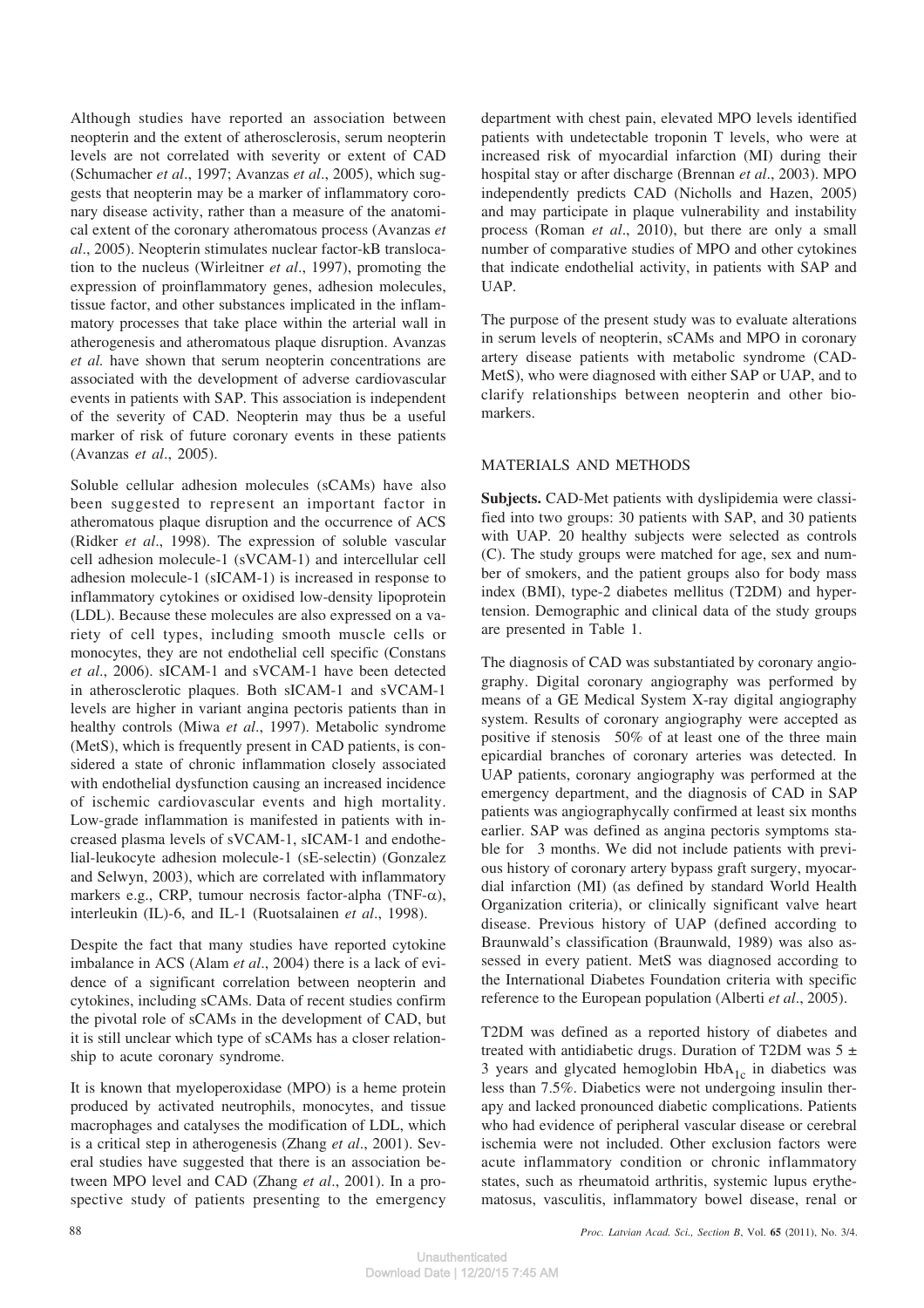Table 1

ANTHROPOMETRIC AND LABORATORY PARAMETERS OF STUDY GROUPS

|                                              | Healthy controls; C<br>$(n = 20)$ |                                                     | Coronary artery disease patients with metabolic syn-<br>drome; CAD-MetS |           |
|----------------------------------------------|-----------------------------------|-----------------------------------------------------|-------------------------------------------------------------------------|-----------|
|                                              |                                   | stable angina pectoris;<br><b>SAP</b><br>$(n = 30)$ | unstable angina pectoris;<br><b>UAP</b><br>$(n = 30)$                   |           |
| Age, years                                   | $55.3 \pm 11.2$                   | $57.3 \pm 9.6$                                      | $60.5 \pm 5.1$                                                          | <b>NS</b> |
| Men, $\%$                                    | $30(n=6)$                         | $30 (n = 9)$                                        | $33(n = 10)$                                                            | <b>NS</b> |
| Smoker, %                                    | $20(n=4)$                         | $20 (n = 6)$                                        | $17(n=5)$                                                               | <b>NS</b> |
| Body mass index, $kg/m^2$                    | $25.4 \pm 4.0$                    | $37.1 \pm 2.7$                                      | $38.7 \pm 5.3$                                                          | < 0.001   |
| Waist, cm                                    | $90 \pm 8$                        | $120 \pm 8$                                         | $124 \pm 6$                                                             | < 0.001   |
| Dyslipidemia, %                              | $0(n=0)$                          | $100(n = 30)$                                       | $100(n = 30)$                                                           | < 0.001   |
| Type-2 diabetes mellitus, %                  | $0(n=0)$                          | $17(n=5)$                                           | $20(n=6)$                                                               | < 0.001   |
| Hypertension, %                              | $0(n=0)$                          | $80(n = 24)$                                        | $80(n = 24)$                                                            | < 0.001   |
| Triglycerides, mmol/l                        | $1.6 \pm 0.9$                     | $2.6 \pm 0.6$                                       | $2.6 \pm 0.3$                                                           | < 0.001   |
| High-density lipoprotein-cholesterol, mmol/l | $1.2 \pm 0.2$                     | $0.7 \pm 0.2$                                       | $0.7 \pm 0.1$                                                           | < 0.001   |
| Low-density lipoprotein-cholesterol, mmol/l  | $3.8 \pm 0.9$                     | $5.9 \pm 1.2$                                       | $5.7 \pm 1.1$                                                           | < 0.001   |
| High-sensitivity C-reactive protein, mg/l    | $1.4 \pm 0.7$                     | $2.8 \pm 1.1$                                       | $5.8 \pm 2.9$                                                           | < 0.001   |

Data are expressed as number (n), or means ±SD.

 $NS = not significant$  ( $P > 0.05$  compared to all group)

liver diseases, or malignancies and other diseases known to be associated with significant changes of cytokines, including surgery or trauma within the preceding 30 days. We did not include patients who were taking COX-2 inhibitors, nonsteroidal antiinflammatory agents or corticosteroids, or had been taking them within the preceding 30 days. All subjects gave their informed consent to the protocol, which was approved by the local Medical Ethics Committee of the University of Latvia for Biomedical Research.

**Measurements.** Blood samples (5 ml) for the determination of cytokines were collected after a 12-h fast and allowed to coagulate for 20 to 30 min at room temperature. Sera were separated by centrifugation at 4 C for 20 min at  $1600 \times g$ . All specimens were immediately aliquoted, frozen, and stored at -80°. sVCAM-1, sICAM-1, endothelial-leukocyte adhesion molecule-1 (sE-selectin), and MPO concentrations were measured by Luminex xMAP technology (Millipore GmbH), and serum neopterin levels were measured by commercially available radioimmunoassay (Brahms Diagnostica GmbH). CRP concentrations were measured with a highsensitivity Immulite ELISA immunoassay (DPC, Gwynedd Ltd.). Fasting concentrations of lipids, glucose, and other routine blood biomarkers were analysed by standard methods.

**Statistical analysis.** After testing the normality of data distribution with the Kolmogorov-Smirnov test (neopterin and all other biomarkers had a normal distribution), statistical differences between two groups were analysed by a twosided unpaired Student's t test and differences between three groups assessed by Kruskal-Wallis test. Data were recorded as the means  $\pm$  SD and a two-tailed value of  $P < 0.05$  was considered to be significant. Correlation analyses were performed using one-factor linear regression analysis. All analyses were performed using STATISTICA 7 software (StatSoft Inc., USA).

### RESULTS

Both patient groups demonstrated significantly higher neopterin levels than in the group of healthy controls (C: 4.79  $\pm$ 0.76, SAP:  $6.81 \pm 3.26$ , UAP:  $6.64 \pm 3.55$  nmol/l,  $P < 0.05$ ), while the level of neopterin in the UAP group was not higher than that in the group of SAP patients (Fig. 1).

Serum levels of sVCAM-1, sICAM-1, and sE-selectin in patients with UAP (*P <* 0.05) were significantly higher in comparison with those in the control group  $(P < 0.01)$ , but were not different from those in the SAP group, except for



*Fig. 1*. Neopterin level in stable (SAP) and unstable angina pectoris (UAP) patients with coronary artery disease and metabolic syndrome; and healthy subjects (C). Data are expressed as mean  $\pm$  SD.  $*P < 0.05$  vs. controls.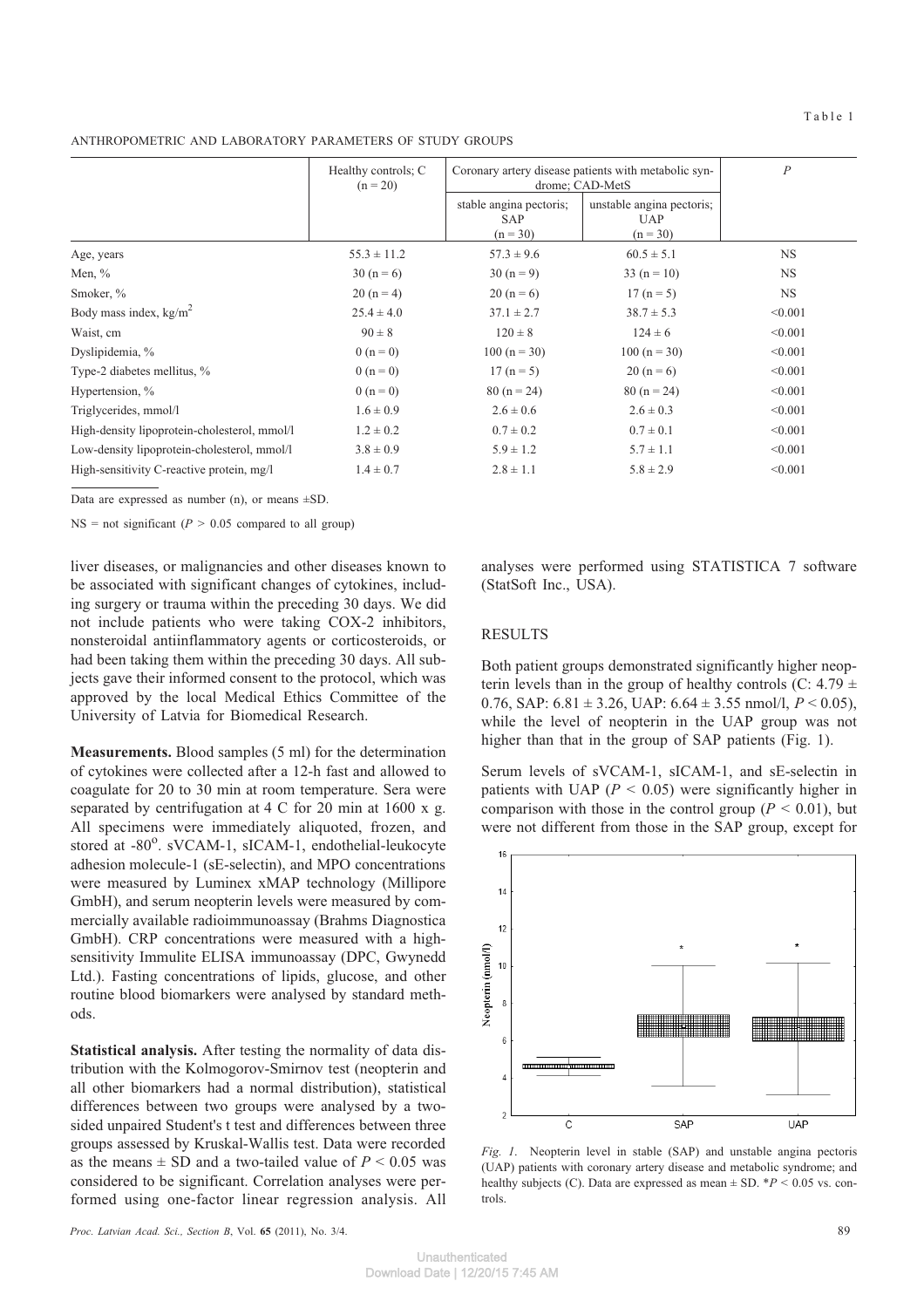

*Fig. 2*. Soluble vascular cell adhesion molecule-1 (sVCAM-1) level in stable (SAP) and unstable angina pectoris (UAP) patients with coronary artery disease and metabolic syndrome; and healthy subjects (C). Data are expressed as mean  $\pm$  SD.  $*$  *P* < 0.05,  $*$ *P* < 0.01 vs. controls.



*Fig. 3*. Soluble intercellular cell adhesion molecule-1 (sICAM-1) level in stable (SAP) and unstable angina pectoris (UAP) patients with coronary artery disease and metabolic syndrome; and healthy subjects (C). Data are expressed as mean  $\pm$  SD.  $*P < 0.05$ ,  $*P < 0.001$  vs. controls.

the level of sE-selectin, which in this group of patients did not differ from that in healthy controls (Figs. 2, 3 and 4).

A significant increase in serum MPO concentrations was observed in both patient groups (*P <* 0.001), and the MPO level in the UAP group was higher compared to that of the SAP group (SAP:  $137.5 \pm 79.9$  vs. UAP:  $221.1 \pm 196.9$ ng/ml, *P <* 0.05) (Fig. 5).

Serum neopterin levels were significantly correlated with sVCAM-1 concentrations ( $r = 0.28$ ,  $P < 0.05$ ) (Fig. 6), but no correlations were established with other biomarkers.

## DISCUSSION

Inflammation is a crucial factor in atherogenesis and CAD progression and there is evidence that molecules such as



*Fig. 4*. Soluble endothelial-leukocyte adhesion molecule-1 (sE-selectin) level in stable (SAP) and unstable angina pectoris (UAP) patients with coronary artery disease and metabolic syndrome; and healthy subjects (C). Data are expressed as mean  $\pm$  SD.  $*P < 0.05$  vs. controls.



*Fig. 5*. Myeloperoxidase (MPO) level in stable (SAP) and unstable angina pectoris (UAP) patients with coronary artery disease and metabolic syndrome; and healthy subjects (C). Data are expressed as mean ± SD. \**P <* 0.0001 vs. controls.



*Fig. 6.* Correlation of neopterin and soluble vascular cell adhesion molecule-1 (sVCAM-1) levels in total clinical material ( $r = 0.28$ ,  $P < 0.05$ ).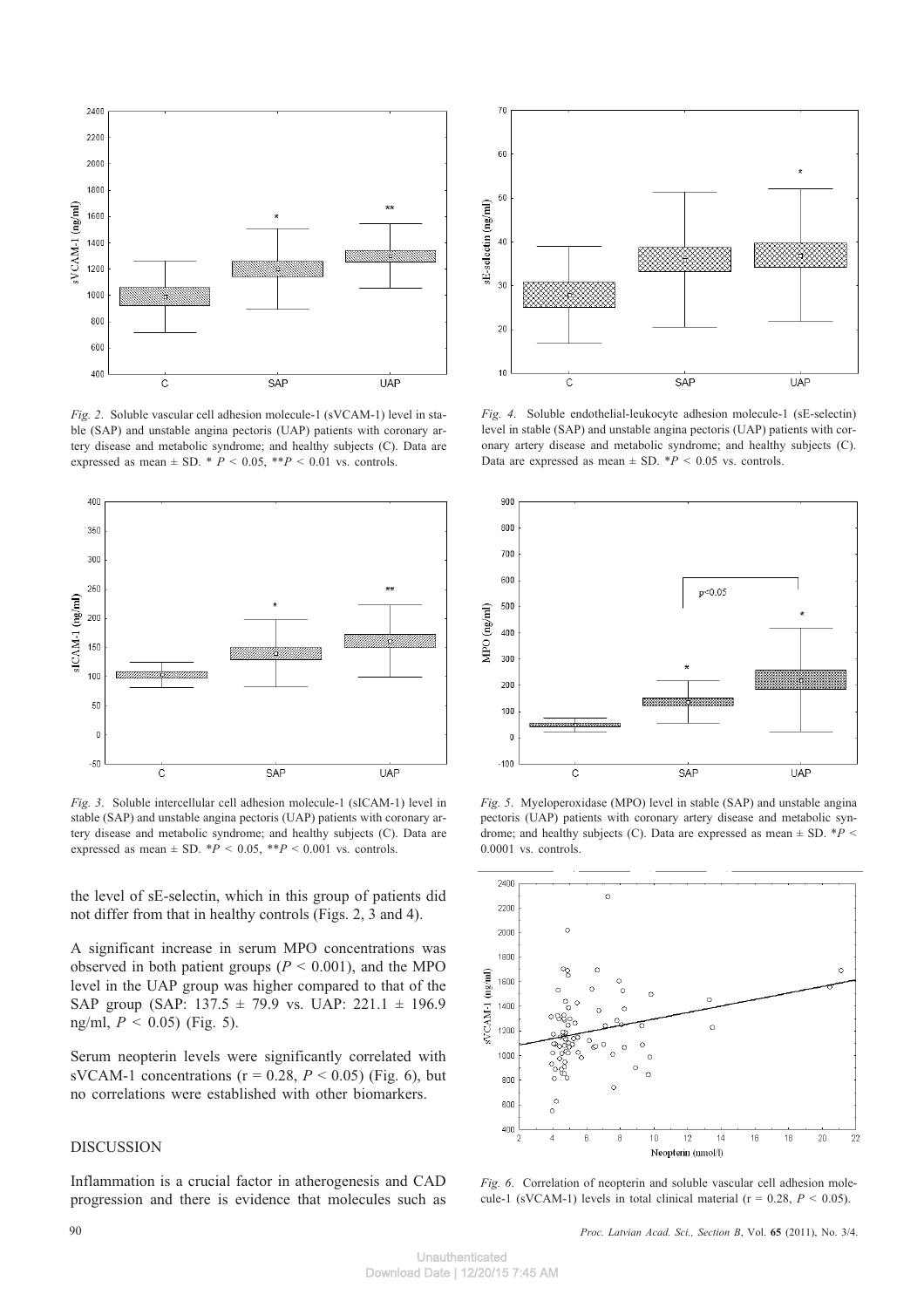CRP, neopterin, and sCAMs may not be just markers of inflammation and cardiovascular risk, but that they also likely play a pathogenic role in atheromatous plaque vulnerability and rapid coronary stenosis progression (Burke *et al*., 2002).

The results of the present study indicate that CAD-MetS patients with SAP have higher serum levels than do healthy controls regarding two circulating sCAMs: sICAM-1 and sVCAM-1, and also significantly higher serum neopterin and MPO levels. UAP was associated with significantly elevated sE-selectin concentration and the increase in MPO was more pronounced in UAP than SAP patients. The study showed a significant correlation between serum neopterin and sVCAM-1. However, no correlation was found between neopterin and other biomarkers.

Neopterin, a molecule secreted by activated macrophages on stimulation by interferon-gamma (Huber *et al*., 1984), has previously been reported to be elevated in the serum of patients with ACS, compared with patients with stable forms of CAD, and correlated with increased cardiovascular risk (Avanzas *et al*., 2004b). There is evidence that increased neopterin levels are an independent predictor of 180-day adverse cardiac events in patients with ACS (Kaski *et al*., 2008) and that neopterin may thus be clinically useful for patient risk stratification (Estévez-Loureiro *et al*., 2009). Although our data showed that serum neopterin levels in CAD-MetS were significantly higher than those in healthy controls, the increase was similar in UAP and SAP. Neopterin is considered to be a pathogenic factor in the development of cardiac dysfunction in chronic disease states with high neopterin levels secondary to activation of the immune system (Balogh *et al*., 2005). Neopterin is a sensitive indicator for cellular immune activation. Furthermore, reactive oxygen species are produced in cases of immune activation and inflammation (Murr *et al*., 2009). Previous studies indicate that neopterin exerts a direct effect on human coronary artery endothelial cells by promoting sCAMs and tissue factor expression and support the hypothesis that neopterin, besides representing a marker of inflammation, might be an effector molecule able to induce a pro-atherothrombotic phenotype in cells of the coronary circulation (Cirillo *et al*., 2006).

In recent years, special attention has been paid to the potential value of sCAMs as biomarkers for CAD risk (Blankenberg *et al*., 2001). sCAMs may be important in atherosclerosis, inasmuch as they facilitate the immigration of leukocytes into the vessel wall (van der Meer *et al*., 2002). However, reports on sCAMs and atherosclerosis are not consistent. Several studies have reported significant associations of sICAM-1 (Hwang *et al*., 1997), sVCAM-1 (Peter *et al*., 1997) or both sCAMs (Blankenberg *et al*. 2001) with measures of atherosclerosis. Our findings support the notion (Kressel *et al*., 2009) that adhesion molecules are excellent markers of CAD risk, especially in metabolic syndrome patients. Nevertheless, clinical data regarding these soluble sCAMs forms are controversial. For example, there are reports that support the notion that inflammation-related endothelial cell activation is reflected mainly by increased sICAM-1 levels (Zouridakis *et al*., 2004). Other studies, on the contrary, have shown that sVCAM-1 is more closely related to ACS than sICAM-1. UAP is characterised by significant elevation of serum sVCAM-1 levels, which seems to be related to enhanced platelet and leukocyte activation (Mizia-Stec *et al*., 2002). It has been suggested that sVCAM-1, but not sICAM-1, may serve as a marker of CAD in patients with SAP (Eschen *et al*., 2005), and that sVCAM-1 may represent the persistent existence of coronary endothelial dysfunction and may be an index that predicts progression of coronary atherosclerosis. These findings can be explained by the different roles of sICAM-1 and sVCAM-1 in the progression of atherosclerosis. sICAM-1 appears to be a general marker of a pro-inflammatory status, whereas sVCAM-1 emerges as a predictor for future cardio-cardiovascular events in patients with pre-existing disease (Blankenberg *et al*., 2003). Our data showed that SAP and USP in CAD-MetS patients were associated with equally significant elevation of sVCAM-1 and sICAM-1. sE-selectin is specific for the endothelium and is increased in CAD and diabetes mellitus (Constans and Conri, 2006). A circulating form of sE-selectin may be released by enzymatic cleavage or may result from shedding of damaged or activated endothelial cells (Pigott *et al*., 1992). Therefore, plasma sE-selectin concentration may be a marker of endothelial cell damage or activation. In most studies, sEselectin levels have been found to be increased in patients with UAP or acute MI when compared to healthy controls (Mizia-Stec *et al*., 2002). However, the role of sCAMs in risk stratification in patients with CAD is not established, as the results on predicting cardiovascular risk are rather confusing (Zakynthinos and Pappa, 2009). An association between obesity in MetS patients and the expression of sCAMs has also been demonstrated. This suggests that obesity is involved in the development of endothelial dysfunction. Studies on the effects of weight loss suggest that endothelial dysfunction caused by obesity is reversible. Mechanisms that may explain these relationships include increased oxidative stress to the cardiovascular system in overweight patients, increased production of inflammatory markers by adipocytes, and metabolic stimuli such as the effect of insulin on the endothelium (Schram and Stehouwer, 2005). sCAMs may play an important role in the development of MetS and T2DM, as well as in their cardiovascular complications. Strong evidence exists that an increased level of sCAMs reflects an alteration of endothelial function, which may have pathophysiological consequences.

Inflammation and oxidative stress are associated with atherosclerosis. MPO is linked to both inflammation and oxidative stress by its location in leukocytes and its role in catalysing the formation of oxidising agents. Recent evidence suggests that MPO activity precipitates atherogenesis. Measurement of MPO in plasma may therefore contribute to CAD risk stratification. Increasing evidence suggests that MPO is causally linked to atherosclerosis and that its measurement may improve CAD risk estimation (Schindhelm *et al*., 2009). MPO seems to contribute directly to the patho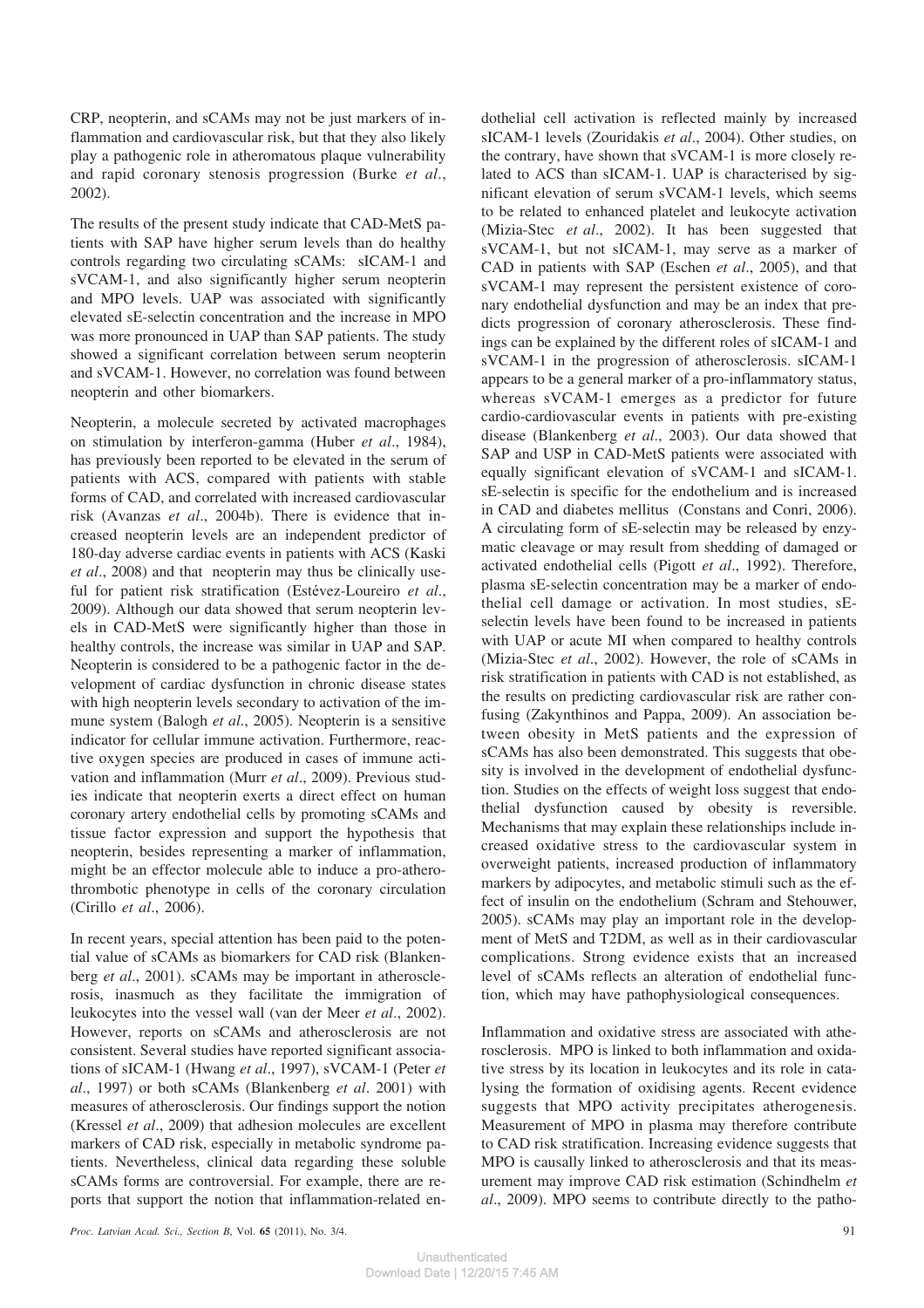genesis of ACS. The current data underscore the role of MPO as a diagnostic marker in acute coronary disease; however, the additive information derived from MPO is restricted to patients presenting in the early phase of symptom onset (Rudolph *et al*., 2010). Oxidative stress participates in all stages of cardiovascular disease, from lipoprotein modification to plaque rupture, and biomarkers of oxidative stress predict development of CAD (Heslop *et al*., 2010). Increased plasma levels of MPO independently predict endothelial dysfunction and CAD (Nicholls and Hazen, 2005), even after adjusting for traditional risk factors or CRP. In subjects presenting with acute coronary events, the serum MPO level is a strong predictor of adverse cardiac outcome (Baldus *et al*., 2003). Taken together, these findings suggest a distinct role of the inflammatory markers studied in the pathophysiology of CAD (Roman *et al*., 2010). Emerging paradigms shift the focus from treating flow-limiting lesions and classic risk factors to a more integrated approach that includes prevention and identification of plaque vulnerability and modifiable inflammatory triggers and mediators (Alam *et al*., 2004).

Our findings show that CAD-Met patients with SAP demonstrate elevated serum sICAM-1 and sVCAM-1 concentrations and have higher MPO and neopterin levels, compared to those in healthy subjects. The presence of UAP in CAD-Met patients is also associated with a more pronounced increase in MPO concentrations and significantly elevated sE-selectin levels. Despite sICAM-1 and sVCAM-1 levels being higher in angina pectoris patients than in healthy controls, neopterin has a close correlation only with sVCAM-1. This shows the implication of neopterin in the development of adverse cardiovascular events (UAP) by promoting elevation of sVCAM-1, which leads us to the conclusion that both neopterin and sVCAM may be useful markers for predicting the risk of future coronary events in UAP patients.

### *ACKNOWLEDGEMENTS*

*This study was supported in part by European Economic Area grant EEZ08AP-5/2 and by grant No. 2010.10-4/ VPP-4/5 of the framework of the Latvian National Programme. The authors wish to express their gratitude to prof. Dietmar Fuchs from Medical University of Innsbruck for his invaluable help in the determination of neopterin levels*.

#### **REFERENCES**

- Alam, S.E., Nasser, S.S., Fernainy, K.E., Habib, A.A., Badr, K.F. (2004). Cytokine imbalance in acute coronary syndrome. *Curr. Opin. Pharmacol*., **4**(2), 166–170.
- Alberti, K.G., Zimet, P., Shaw, J. (2005). The metabolic syndrome a new worldwide definition. *Lancet*, **366**(9491), 1059–1062.
- Avanzas, P., Arroyo-Espliguero, R., Coskn-Sales, J., Aldama, G., Pizzi, C., Quiles, J., Kaski, J.C. (2004a). Markers of inflammation and multiple complex stenoses (pancoronary plaque vulnerability) in patients with non-ST segment elevation acute coronary syndromes. *Heart*, **90**, 847–852.
- Avanzas, P., Arroyo-Espliguero, R., Cosin-Sales, J., Quiles, J., Zouridakis, E., Kaski, J.C. (2004b). Prognostic value of neopterin levels in treated pa-

tients with hypertension and chest pain but without obstructive coronary artery disease. *Amer. J. Cardiol*., **93**, 627–629.

- Avanzas, P., Arroyo-Espliguero, R., Quiles, J., Roy, D., Kaski, J.C. (2005). Elevated serum neopterin predicts future adverse cardiac events in patients with chronic stable angina pectoris. *Eur. Heart. J*., **26**(5), 457–463.
- Baldus S., Heeschen C., Meinertz T., Zeiher A.M., Eiserich J.P., Munzel T., Simoons M.L., Hamm C.Q., CAPTURE Investigators. (2003). Myeloperoxidase serum levels predict risk in patients with acute coronary syndromes. *Circulation*, **108**, 1440–1445.
- Balogh A., Mittermayr M., Schlager A., Balogh D., Schobersberger W., Fuchs D., Margreiter J. (2005). Mechanism of neopterin-induced myocardial dysfunction in the isolated perfused rat heart. *Biochim. Biophys. Acta*, **1724**(1–2), 17–22.
- Blankenberg, S., Barbaux, S., Tiret, L. (2003) Adhesion molecules and atherosclerosis. *Atherosclerosis*, **170**, 191–203.
- Blankenberg, S., Rupprecht, H.J., Bickel, C. (2001). Circulating cell adhesion molecules and death in patients with coronary artery disease. *Circulation*, **104**, 1336–1342.
- Braunwald, E. (1989). Unstable angina: A classification. *Circulation*, **80**, 410–414.
- Brennan M.L., Penn M.S., van Lente F., Nambi V., Shishehbor M.H., Aviles R.J., Goormastic M., Pepoy M.L., McErlean, E.S., Topol, E.J., Nissen, S.E., Hazen, S.L. (2003) Prognostic value of myeloperoxydase in patients with chest pain. *N. Engl. J. Med*., **349**, 1595–1604.
- Burke, A.P., Tracy, R.P., Kolodgie, F., Malcom, G.T., Zieske, A., Kutys, R., Pestaner, J., Smialek, J., Virmani, R. (2002). Elevated C-reactive protein values and atherosclerosis in sudden coronary death: Association with different pathologies. *Circulation*, **105**, 2019–2023.
- Cirillo, P., Pacileo, M., de Rosa, S., Calabrn, P., Gargiulo, A., Angri, V., Granato-Corigliano, F., Fiorentino, I., Prevete, N., de Palma, R., Mauro, C., Leonardi, A., Chiariello, M. (2006). Neopterin induces pro-atherothrombotic phenotype in human coronary endothelial cells. *J. Thromb. Haemost*., **4**(10), 2248–2255.
- Constans, J., Conri, C. (2006). Circulating markers of endothelial function in cardiovascular disease. *Clin. Chim. Acta*, **368**(1-2), 33–47.
- Eschen, O., Christensen, J.H., Toft, E., Schmidt, E.B. (2005). Soluble adhesion molecules and marine n-3 fatty acids in patients referred for coronary angiography. *Atherosclerosis*, **180**(2), 327–331.
- Estévez-Loureiro, R., Recio-Mayoral, A., Sieira-Rodrkguez-Moret, J.A., Trallero-Araguis, E., Kaski, J.C. (2009). Neopterin levels and left ventricular dysfunction in patients with chronic stable angina pectoris. *Atherosclerosis*, **207**(2), 514–518.
- Gonzalez, M.A., Selwyn, A.P. (2003). Endothelial function, inflammation, and prognosis in cardiovascular disease. *Amer. J. Med*., **115**(Suppl. 8A), 99S–106S.
- Heslop, C.L., Frohlich, J.J., Hill, J.S. (2010). Myeloperoxidase and C-reactive protein have combined utility for long-term prediction of cardiovascular mortality after coronary angiography. *J. Amer. Coll. Cardiol*., **55**(11), 1102–1109.
- Huber, C., Batchelor, J.R., Fuchs, D., Hausen, A., Lang, A., Niederwieser, D., Reibnegger, G., Swetly, P., Troppmair, J., Wachter, H. (1984) Immune response-associated production of neopterin: Release from macrophages primarily under control of interferon-gamma. *J. Exp. Med*., **160**, 310–316.
- Hwang, S.J,, Ballantyne, C.M., Sharrett, A.R, (1997). Circulating adhesion molecules VCAM-1, ICAM-1, and E-selectin in carotid atherosclerosis and incident coronary heart disease cases: The atherosclerosis risk in communities (ARIC) study. *Circulation*, **96**, 4219–4225.
- Kaski, J.C., Consuegra-Sanchez, L., Fernandez-Berges, D.J., Cruz-Fernandez, J.M., Garcia-Moll, X., Marrugat, J., Mostaza, J., Toro-Cebada, R., Gonzilez-Juanatey, J.R., Guzmin-Martknez, G.; SIESTA Investigators. (2008). Elevated serum neopterin levels and adverse cardiac events at 6 months follow-up in Mediterranean patients with non-ST-segment elevation acute coronary syndrome. *Atherosclerosis*, **201**(1), 176–183.